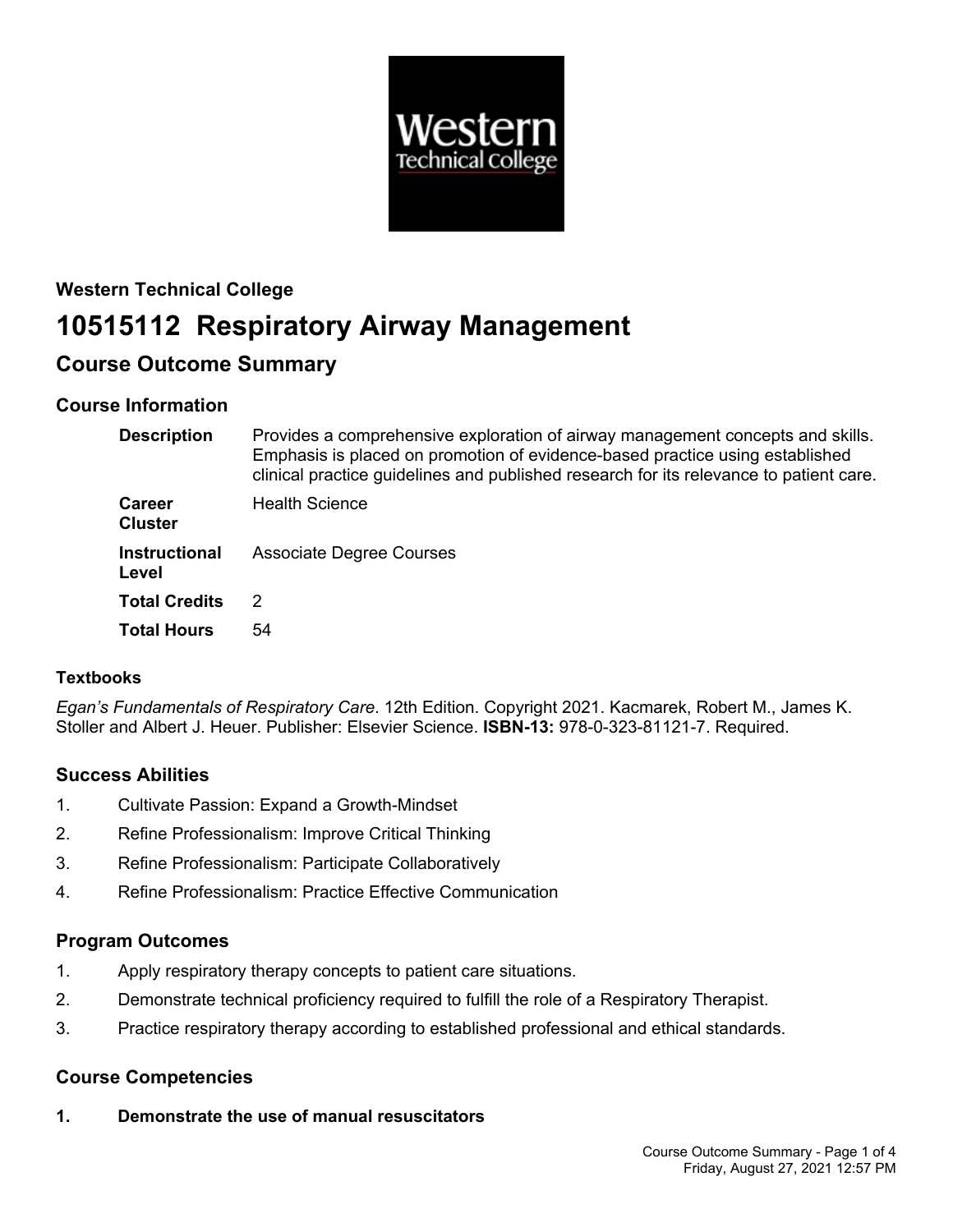#### **Assessment Strategies**

- 1.1. given various patient scenarios
- 1.2. by answering questions in an oral or written format
- 1.3. in a laboratory setting with mechanical ventilation equipment

#### **Criteria**

#### *Your performance will be successful when:*

- 1.1. you assemble and troubleshoot manual resuscitator
- 1.2. you clean manual resuscitator
- 1.3. you state the factors that may affect the FiO2 of various devices
- 1.4. you utilize manual resuscitator to deliver appropriate volumes for a variety of patients
- 1.5. you compare and contrast different types of resuscitators

**Learning Objectives**

- 1.a. Select appropriateresuscitation device for specific patient population
- 1.b. Demonstrate correct assemblyand use of various resuscitation devices
- 1.c. Recognize the need to troubleshoot variousresuscitation devices

## **2. Assess the need for artificial airways**

**Assessment Strategies**

- 2.1. given various patient scenarios
- 2.2. by answering questions in an oral or written format
- 2.3. in a laboratory setting with mechanical ventilation equipment

#### **Criteria**

#### *Your performance will be successful when:*

- 2.1. you distinguish normal and abnormal anatomy and physiology of the airways
- 2.2. you assess patient's ability to protect airway
- 2.3. you assess patient for airway obstruction
- 2.4. you assess patient's ability to mobilize secretions
- 2.5. you recognize need to provide invasive ventilatory support
- 2.6. you recommend appropriate artificial airways for patient situation
- 2.7. you evaluate legal and ethical considerations associated with the use of artificial airways

## **Learning Objectives**

- 2.a. List the criteria for the need of an artificial airway
- 2.b. Determine when a specific artificial airway is necessary

## **3. Apply basic artificial airways**

#### **Assessment Strategies**

- 3.1. given various patient scenarios
- 3.2. by answering questions in an oral or written format
- 3.3. in a laboratory setting with mechanical ventilation equipment

#### **Criteria**

## *Your performance will be successful when:*

- 3.1. you demonstrate use, maintenance, and infection control of selected basic artificial airways (i.e. OPA, NPA)
- 3.2. you select the appropriate basic artificial airways for the patient situation
- 3.3. you monitor patient's response to basic artificial airways

## **Learning Objectives**

- 3.a. Assess the need for and select an artificial airway.
- 3.b. Identify the complications and hazards associated with insertion of artificial airways.
- 3.c. Ascertain proper endotracheal tube placement.
- 3.d. Demonstrate how to perform orotracheal and nasotracheal intubation of an adult.
- 3.e. Identify the types of damage that artificial airways can cause.
- 3.f. Describe how to maintain and troubleshoot artificial airways properly.
- 3.g. Describe techniques for measuring and adjusting tracheal tube cuff pressures.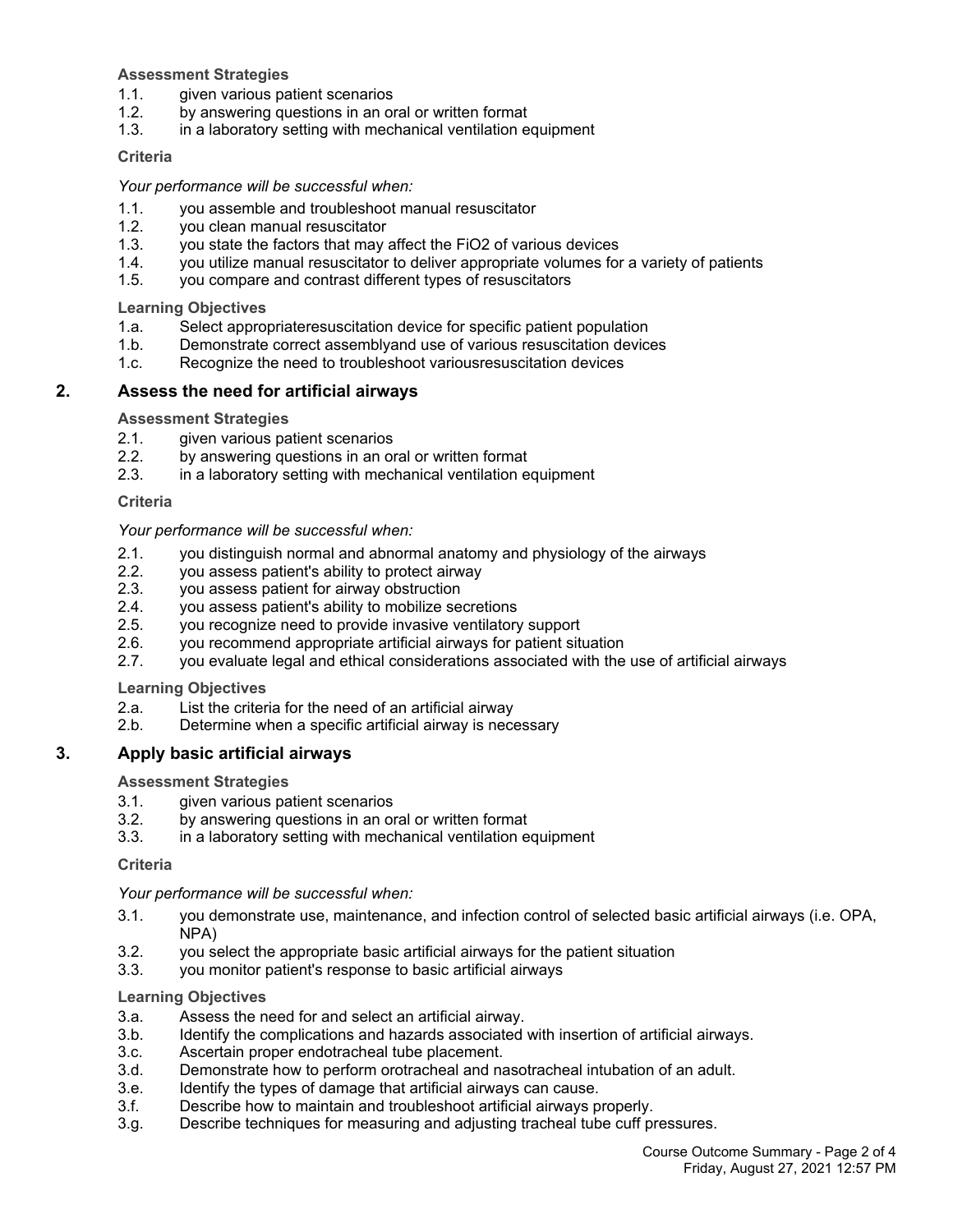3.h. Describe how to assist a physician in setting up and insertion of an artificial airway.

# **4. Apply advanced artificial airways**

## **Assessment Strategies**

- 4.1. given various patient scenarios
- 4.2. by answering questions in an oral or written format
- 4.3. in a laboratory setting with mechanical ventilation equipment

## **Criteria**

## *Your performance will be successful when:*

- 4.1. you demonstrate use, maintenance, and infection control of selected advanced artificial airways (i.e. ETT, supraglotic airways, tracheostomy)
- 4.2. you select the appropriate advanced artificial airways for the patient situation
- 4.3. you monitor patient's response to advanced artificial airways and ensure proper placement
- 4.4. you summarize why a laryngectomy would be performed
- 4.5. you utilize devices that assist with artificial airway management

# **5. Apply specialized airway adjuncts**

# **Assessment Strategies**

- 5.1. given various patient scenarios
- 5.2. by answering questions in an oral or written format
- 5.3. in a laboratory setting with mechanical ventilation equipment

## **Criteria**

## *Your performance will be successful when:*

- 5.1. you demonstrate use, maintenance, and infection control of selected specialized airway adjuncts(i.e. speaking valves, specialty tracheal tubes, trach buttons)
- 5.2. you select the appropriate specialized airway adjuncts for the patient situation
- 5.3. you monitor patient's response to specialized airway adjuncts

## **Learning Objectives**

5.a. Summarize the need for various specialized airways

## **6. Demonstrate skill of secretion removal**

## **Assessment Strategies**

- 6.1. given various patient scenarios<br>6.2. by answering questions in an or
- by answering questions in an oral or written format
- 6.3. in a laboratory setting with mechanical ventilation equipment

## **Criteria**

## *Your performance will be successful when:*

- 6.1. you perform endotracheal, nasotracheal, oropharyngeal and tracheostomy tube suctioning according to the procedure checklist
- 6.2. you select, use, maintain and troubleshoot equipment needed for secretion removal
- 6.3. you assess the need for secretion removal
- 6.4. you recommend techniques to enhance secretion removal

## **Learning Objectives**

- 6.a. Show how to perform endotracheal and nasotracheal suctioning safely.
- 6.b. Describe how to obtain sputum samples properly.
- 6.c. Identify indications and how to assess the patient's need for suctioning.
- 6.d. List side effects and hazards of suctioning
- 6.e. Demonstrate the ability to troubleshoot and modifythe suctioningprocedure

# **7. Analyze criteria for discontinuing artificial airways**

## **Assessment Strategies**

- 7.1. given various patient scenarios
- 7.2. by answering questions in an oral or written format
- 7.3. in a laboratory setting with mechanical ventilation equipment